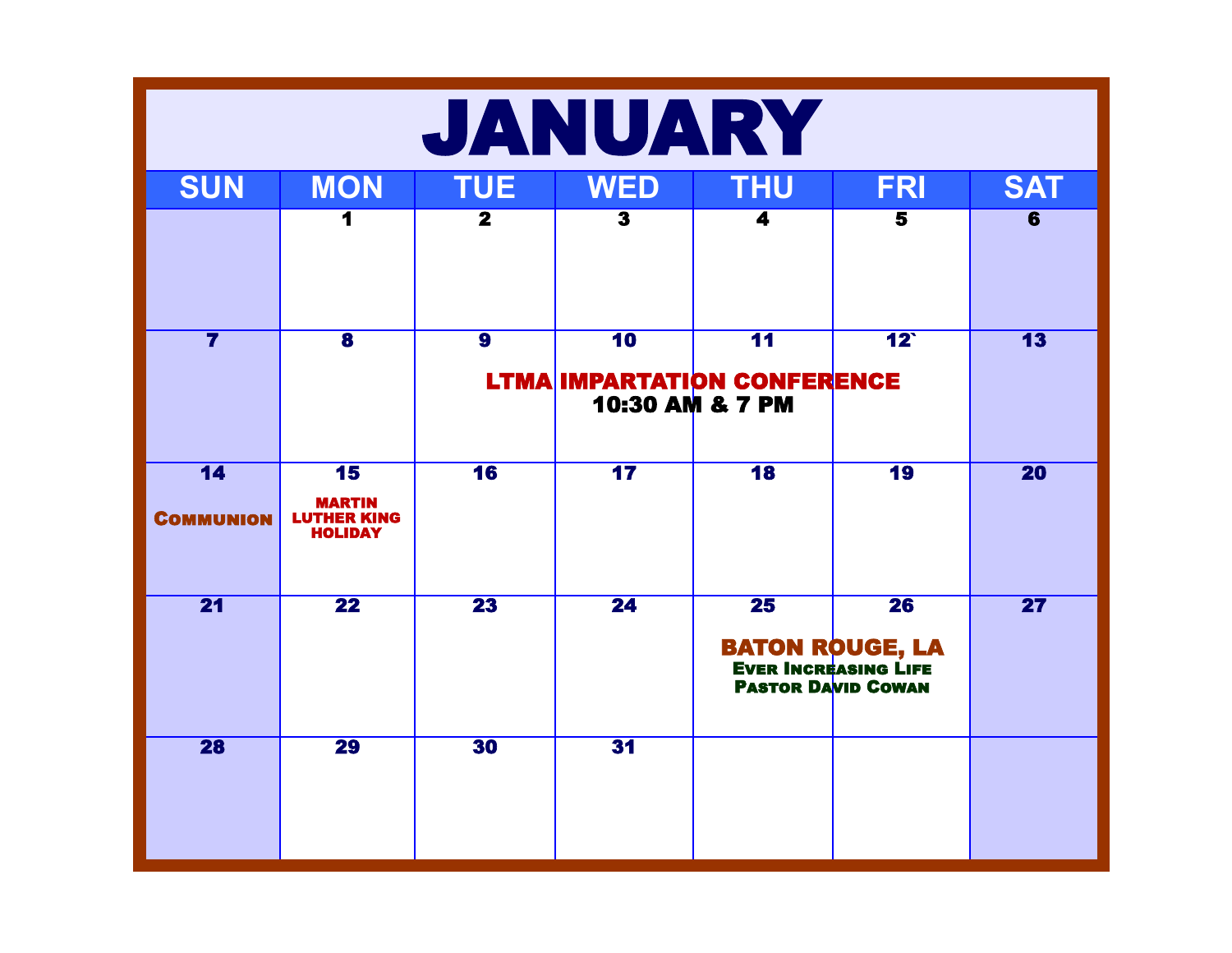| FEBRUARY                            |                          |                                                              |                                                     |                                                                                                          |                          |                         |  |  |  |
|-------------------------------------|--------------------------|--------------------------------------------------------------|-----------------------------------------------------|----------------------------------------------------------------------------------------------------------|--------------------------|-------------------------|--|--|--|
| <b>SUN</b>                          | <b>MON</b>               | <b>TUE</b>                                                   | <b>WED</b>                                          | <b>THU</b>                                                                                               | <b>FRI</b>               | <b>SAT</b>              |  |  |  |
|                                     |                          |                                                              |                                                     |                                                                                                          | $\overline{\mathbf{2}}$  | $\overline{\mathbf{3}}$ |  |  |  |
| $\overline{\mathbf{4}}$             | $\overline{\mathbf{5}}$  | $\overline{\mathbf{6}}$<br><b>IMPARTATION</b><br><b>CALL</b> | $\overline{\mathbf{7}}$                             | $\overline{\mathbf{8}}$                                                                                  | $\overline{\mathbf{9}}$  | 10                      |  |  |  |
| $\overline{11}$<br><b>COMMUNION</b> | $\overline{\mathbf{12}}$ | $\overline{\mathbf{13}}$                                     | $\overline{14}$<br><b>VALENTINE'S</b><br><b>DAY</b> | 15                                                                                                       | $\overline{\mathbf{16}}$ | 17                      |  |  |  |
| $\overline{\mathbf{18}}$            | $\overline{19}$          | $\overline{20}$                                              | $\overline{21}$                                     | $\overline{\mathbf{22}}$<br><b>GREENSBORO, NC</b><br>HOUSEHOLD OF FAITH<br><b>PASTOR MAUDE SCROGGINS</b> | $\overline{23}$          | 24                      |  |  |  |
| 25                                  | $\overline{26}$          | $\overline{\mathbf{27}}$                                     | $\overline{28}$                                     |                                                                                                          |                          |                         |  |  |  |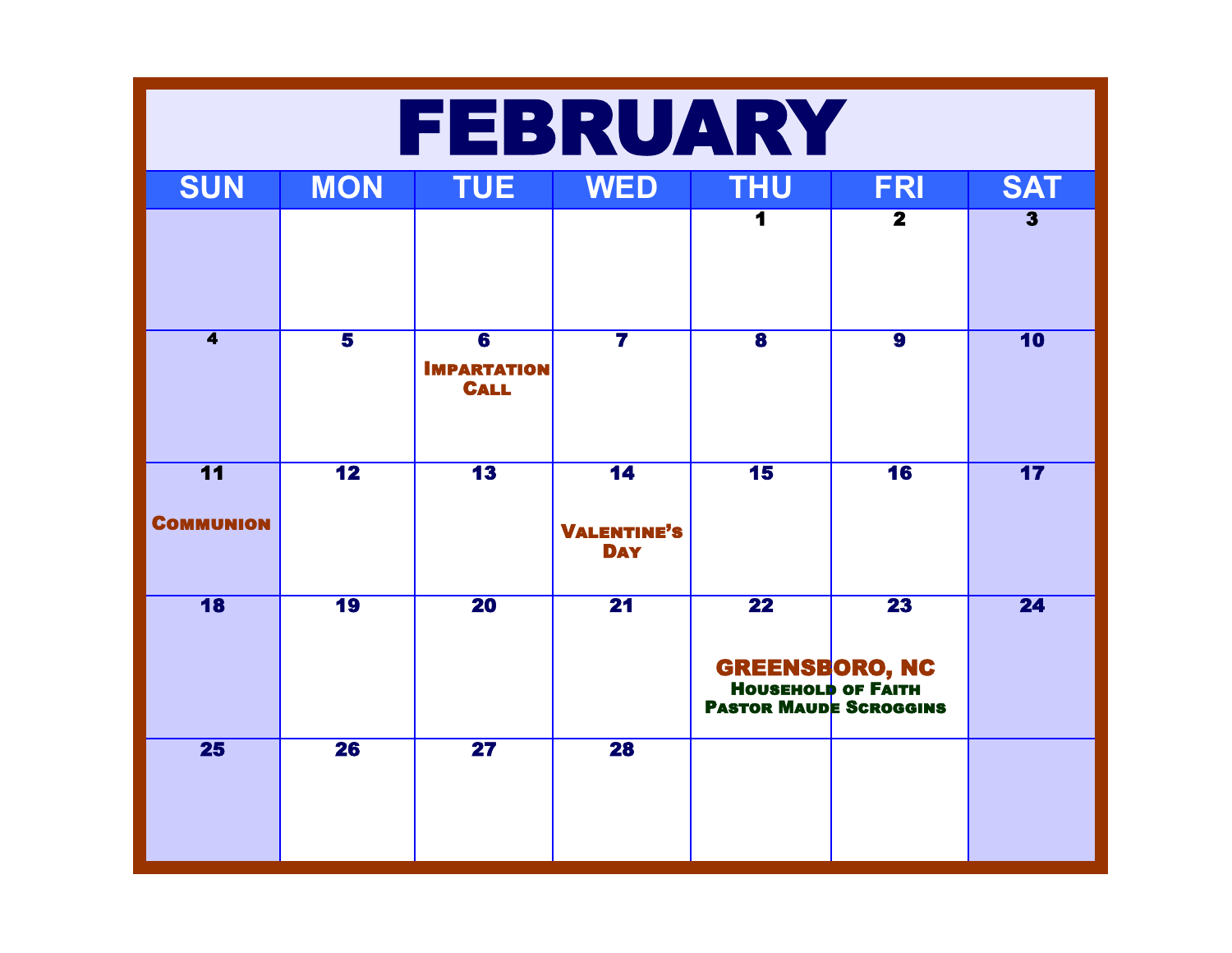|                                                                               | <b>MARCH</b>            |                                                              |                         |                                                                                                     |                                                                           |                         |  |  |  |
|-------------------------------------------------------------------------------|-------------------------|--------------------------------------------------------------|-------------------------|-----------------------------------------------------------------------------------------------------|---------------------------------------------------------------------------|-------------------------|--|--|--|
| <b>SUN</b>                                                                    | <b>MON</b>              | <b>TUE</b>                                                   | <b>WED</b>              | <b>THU</b>                                                                                          | <b>FRI</b>                                                                | <b>SAT</b>              |  |  |  |
|                                                                               |                         |                                                              |                         |                                                                                                     | $\overline{\mathbf{2}}$                                                   | $\overline{\mathbf{3}}$ |  |  |  |
| $\overline{\mathbf{4}}$                                                       | $\overline{\mathbf{5}}$ | $\overline{\mathbf{6}}$<br><b>IMPARTATION</b><br><b>CALL</b> | $\overline{\mathbf{7}}$ | $\overline{\mathbf{8}}$<br><b>CHRISTIAN CTR</b><br><b>BISHOP JASON MARTIN, SR.</b>                  | $\overline{\mathbf{9}}$<br><b>MARYSVILLE, WA<br/>ABUNDANT FAITH INT'L</b> | 10                      |  |  |  |
| $\overline{11}$<br><b>COMMUNION</b><br>8<br><b>DAYLIGHT</b><br><b>SAVINGS</b> | $\overline{12}$         | $\overline{\mathbf{13}}$                                     | $\overline{14}$         | 15                                                                                                  | $\overline{\mathbf{16}}$                                                  | 17                      |  |  |  |
| 18                                                                            | $\overline{19}$         | $\overline{20}$<br><b>SPRING BEGINS</b>                      | $\overline{21}$         | $\overline{22}$<br><b>HEFLIN, AL</b><br><b>RHEMA CHRISTIAN CENTER</b><br><b>PASTOR JOSEPH BROWN</b> | $\overline{23}$                                                           | 24                      |  |  |  |
| 25                                                                            | $\overline{26}$         | $\overline{\mathbf{27}}$                                     | $\overline{28}$         | <b>29</b>                                                                                           | 30<br><b>Goop</b><br><b>FRIDAY</b>                                        | 31                      |  |  |  |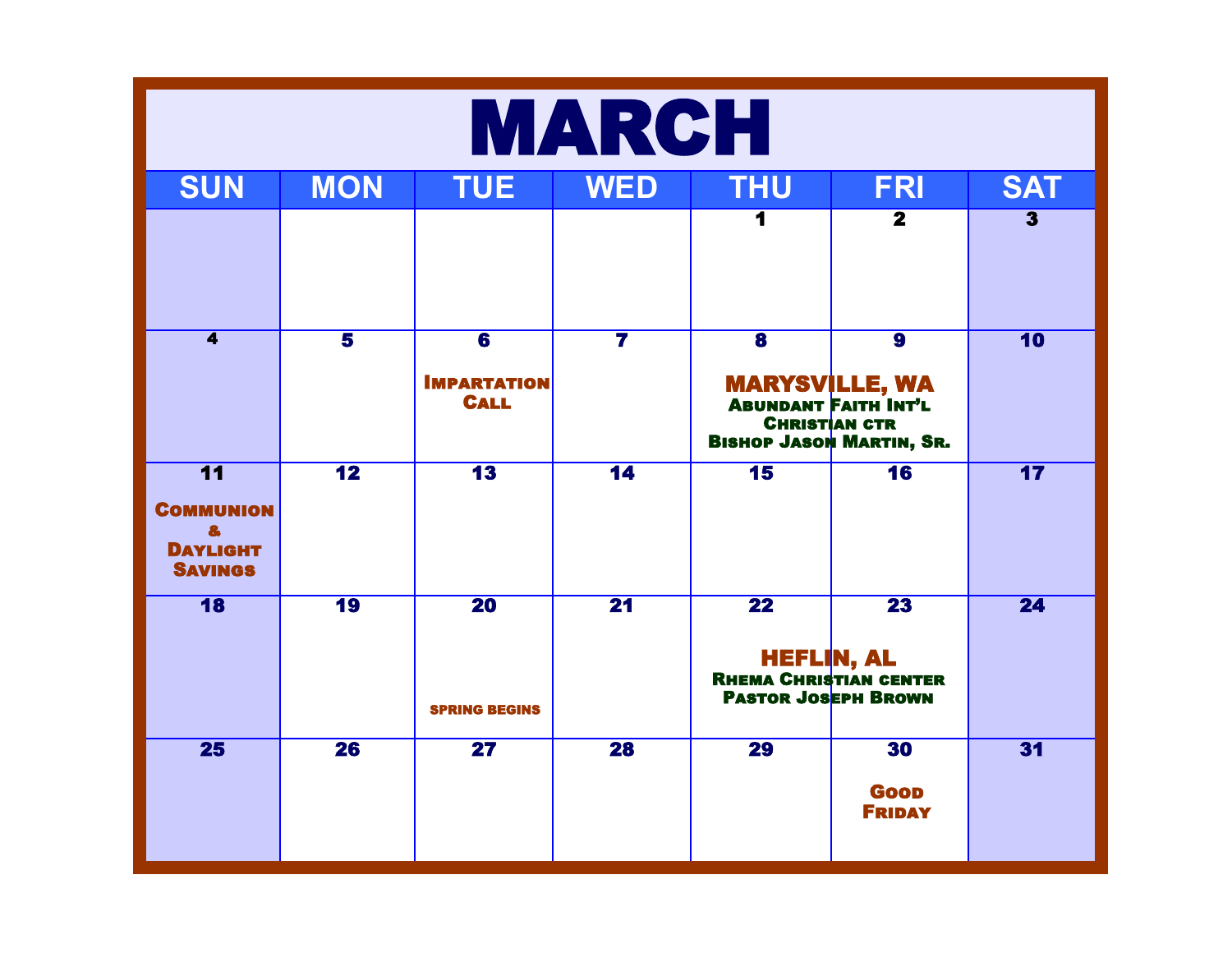| APRIL                                            |                         |                                   |                 |                                                                                               |                          |                         |  |  |  |
|--------------------------------------------------|-------------------------|-----------------------------------|-----------------|-----------------------------------------------------------------------------------------------|--------------------------|-------------------------|--|--|--|
| <b>SUN</b>                                       | <b>MON</b>              | <b>TUE</b>                        | <b>WED</b>      | <b>THU</b>                                                                                    | <b>FRI</b>               | <b>SAT</b>              |  |  |  |
| 1                                                | $\overline{\mathbf{2}}$ | $\overline{\mathbf{3}}$           | 4               | 5                                                                                             | $\overline{\mathbf{6}}$  | $\overline{\mathbf{7}}$ |  |  |  |
| <b>RESURREC-</b><br><b>TION</b><br><b>SUNDAY</b> |                         | <b>IMPARTATION</b><br><b>CALL</b> |                 |                                                                                               |                          |                         |  |  |  |
| $\overline{\mathbf{8}}$<br><b>COMMUNION</b>      | $\overline{9}$          | 10                                | $\overline{11}$ | $\overline{\mathbf{12}}$<br><b>BEAUFORT, SC<br/>Life House Church<br/>Dr. Carlos Williams</b> | $\overline{\mathbf{13}}$ | 14                      |  |  |  |
| 15                                               | 16                      | 17                                | 18              | 19                                                                                            | $\overline{20}$          | $\overline{21}$         |  |  |  |
| $\overline{22}$                                  | $\overline{23}$         | $\overline{24}$                   | $\overline{25}$ | $\overline{26}$<br><b>GRETNA, LA</b><br><b>HOPE OF GLORY</b><br><b>DR. W. RON WALKER</b>      | $\overline{\mathbf{27}}$ | <b>28</b>               |  |  |  |
| <b>29</b>                                        | 30                      |                                   |                 |                                                                                               |                          |                         |  |  |  |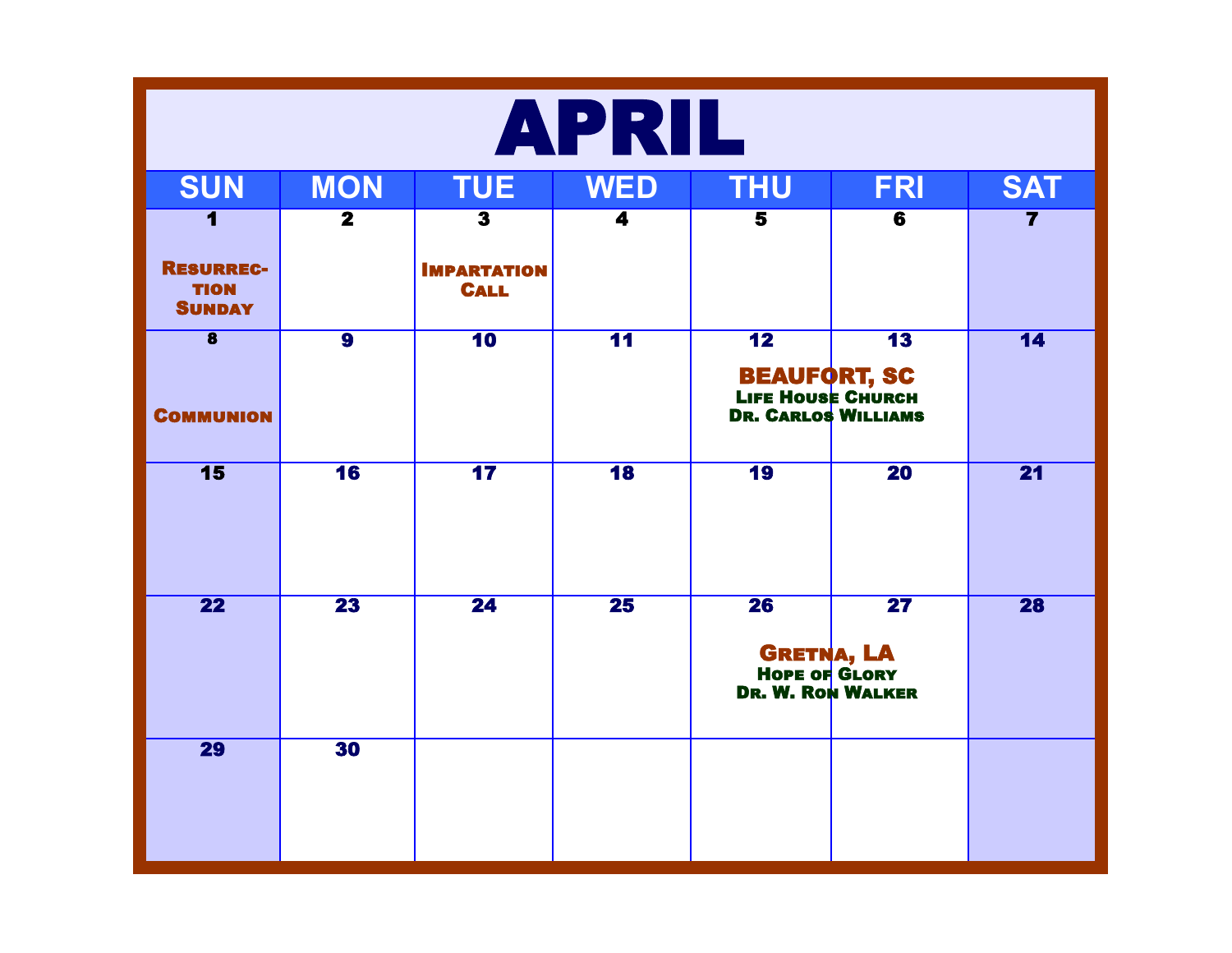|                                                                            | <b>MAY</b>                                       |                                                                    |                         |                                                              |                                                                                                   |                         |  |  |  |  |
|----------------------------------------------------------------------------|--------------------------------------------------|--------------------------------------------------------------------|-------------------------|--------------------------------------------------------------|---------------------------------------------------------------------------------------------------|-------------------------|--|--|--|--|
| <b>SUN</b>                                                                 | <b>MON</b>                                       | <b>TUE</b><br><b>WED</b><br><b>THU</b><br><b>FRI</b><br><b>SAT</b> |                         |                                                              |                                                                                                   |                         |  |  |  |  |
|                                                                            |                                                  | $\overline{\mathbf{1}}$<br><b>IMPARTATION</b><br><b>CALL</b>       | $\overline{\mathbf{2}}$ | $\overline{\mathbf{3}}$<br><b>EIWTC</b><br><b>GRADUATION</b> | 4                                                                                                 | $\overline{\mathbf{5}}$ |  |  |  |  |
| $\overline{6}$                                                             | $\overline{\mathbf{7}}$                          | $\overline{\mathbf{8}}$                                            | $\overline{\mathbf{9}}$ | 10                                                           | $\overline{11}$                                                                                   | 12                      |  |  |  |  |
| $\overline{13}$<br><b>COMMUNION</b><br><b>&amp; MOTHERS'</b><br><b>DAY</b> | $\overline{14}$                                  | $\overline{\mathbf{15}}$                                           | 16                      | $\overline{\mathbf{17}}$                                     | 18                                                                                                | <b>19</b>               |  |  |  |  |
| $\overline{20}$                                                            | $\overline{21}$                                  | $\overline{22}$                                                    | $\overline{23}$         | $\overline{24}$                                              | $\overline{25}$<br><b>PORT ARTHUR, TX</b><br>HARVEST TIME BIBLE CHURCH<br><b>DR. MARVIN MOORE</b> | $\overline{26}$         |  |  |  |  |
| $\overline{27}$                                                            | $\overline{28}$<br><b>MEMORIAL</b><br><b>DAY</b> | $\overline{29}$                                                    | 30                      | 31                                                           |                                                                                                   |                         |  |  |  |  |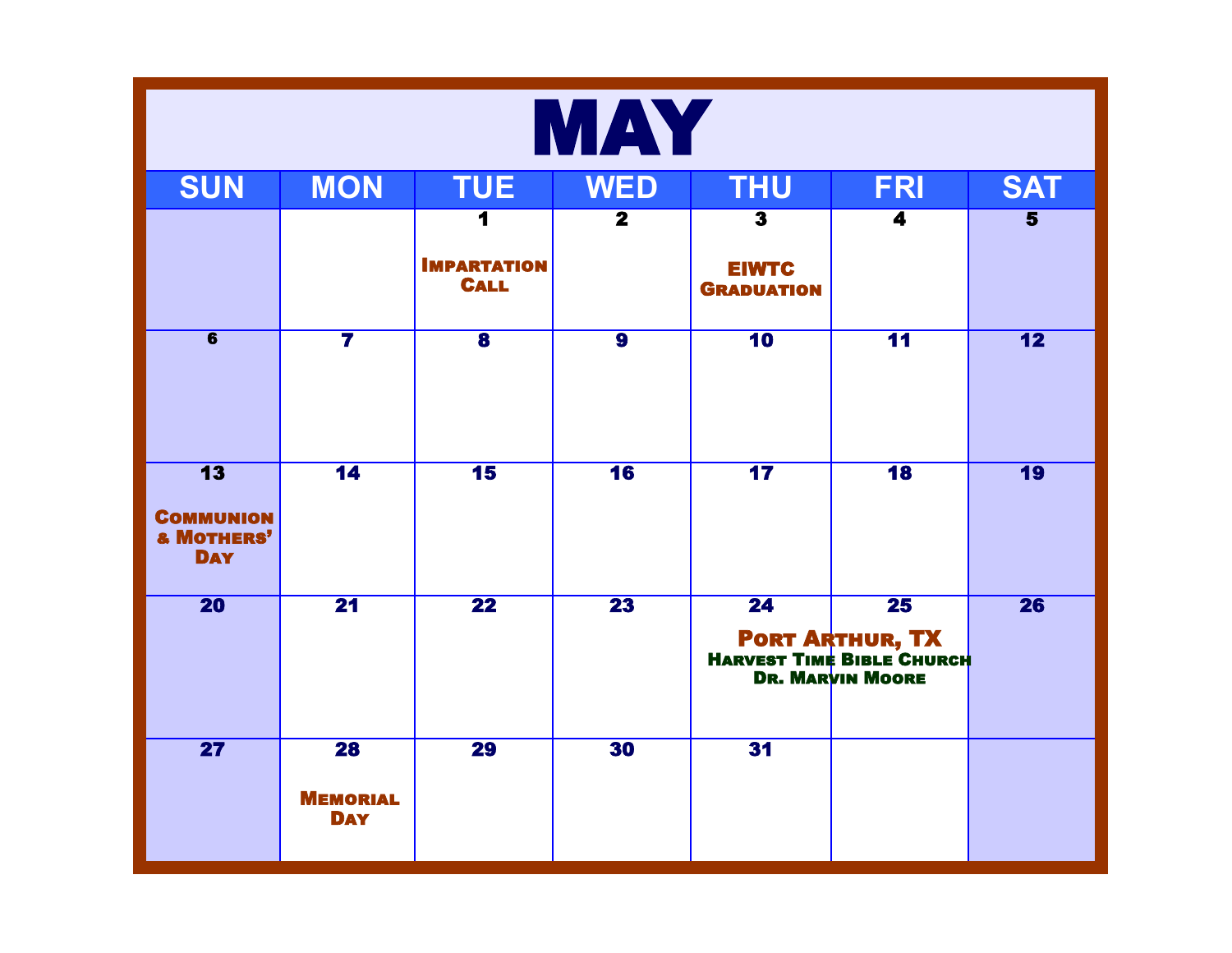| JUNE                                |                          |                                                                                                                                     |                          |                                         |                          |                         |  |  |
|-------------------------------------|--------------------------|-------------------------------------------------------------------------------------------------------------------------------------|--------------------------|-----------------------------------------|--------------------------|-------------------------|--|--|
| <b>SUN</b>                          | <b>MON</b>               | <b>TUE</b>                                                                                                                          | <b>WED</b>               | <b>THU</b>                              | <b>FRI</b>               | <b>SAT</b>              |  |  |
|                                     |                          |                                                                                                                                     |                          |                                         | 1                        | $\overline{\mathbf{2}}$ |  |  |
| $\overline{\mathbf{3}}$             | $\overline{\mathbf{4}}$  | $\overline{\mathbf{5}}$<br><b>IMPARTATION</b><br><b>CALL</b><br><b>APOSTLE &amp;</b><br><b>MRS. CAROLYN'S</b><br><b>ANNIVERSARY</b> | $\overline{\mathbf{6}}$  | $\overline{\mathbf{7}}$                 | $\overline{\mathbf{8}}$  | $\overline{9}$          |  |  |
| 10<br><b>COMMUNION</b>              | $\overline{11}$          | $\overline{\mathbf{12}}$                                                                                                            | $\overline{\mathbf{13}}$ | 14                                      | $\overline{\mathbf{15}}$ | 16                      |  |  |
| 17<br><b>FATHER'S</b><br><b>DAY</b> | $\overline{\mathbf{18}}$ | 19                                                                                                                                  | $\overline{20}$          | $\overline{21}$<br><b>SUMMER BEGINS</b> | $\overline{22}$          | $\overline{23}$         |  |  |
| 24                                  | $\overline{25}$          | $\overline{26}$                                                                                                                     | $\overline{\mathbf{27}}$ | <b>28</b>                               | $\overline{29}$          | 30                      |  |  |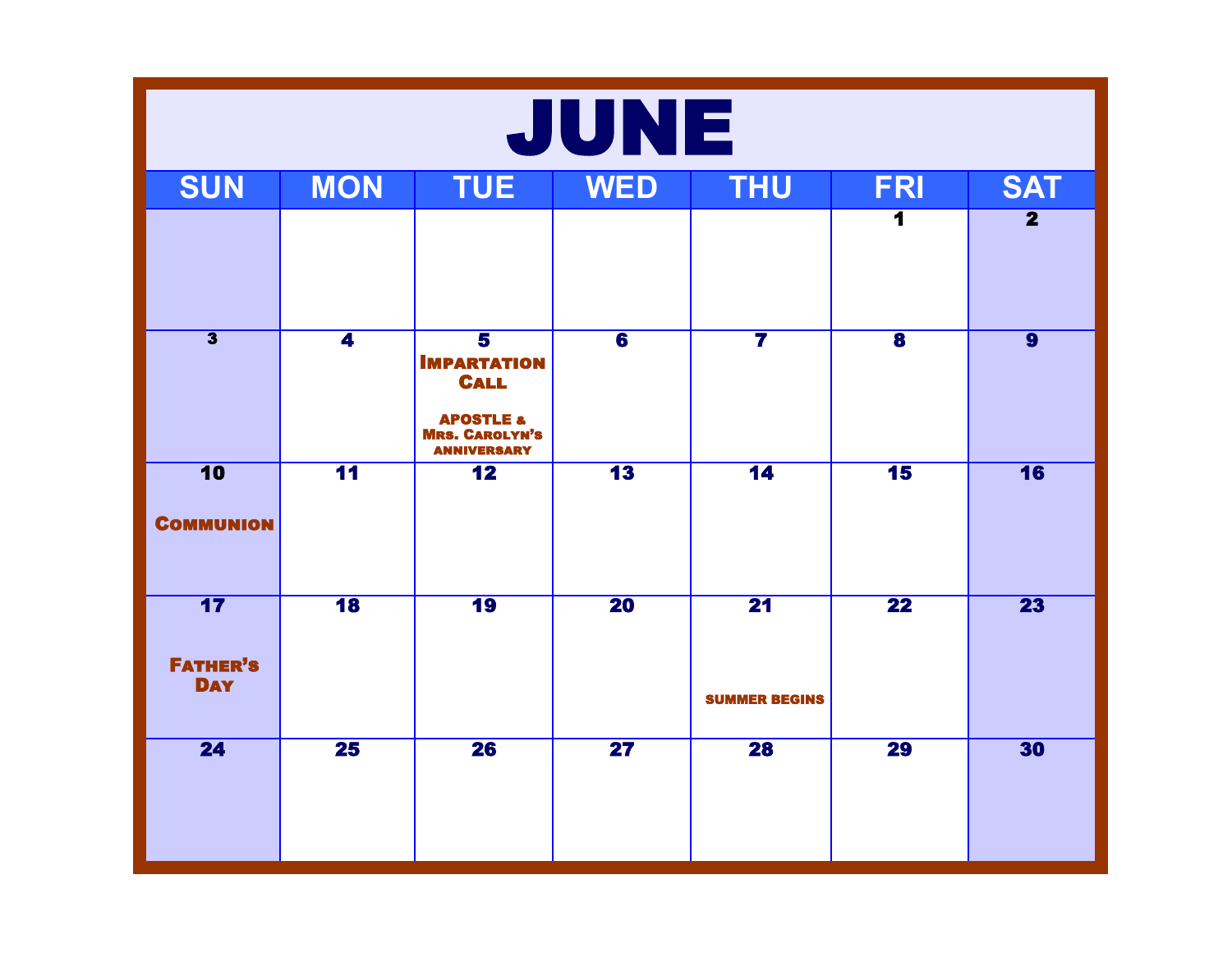| JULY                    |                         |                         |                                       |                          |                          |                         |  |  |
|-------------------------|-------------------------|-------------------------|---------------------------------------|--------------------------|--------------------------|-------------------------|--|--|
| <b>SUN</b>              | <b>MON</b>              | <b>TUE</b>              | <b>WED</b>                            | <b>THU</b>               | <b>FRI</b>               | <b>SAT</b>              |  |  |
| $\blacksquare$          | $\overline{\mathbf{2}}$ | $\overline{\mathbf{3}}$ | 4<br><b>FOURTH OF</b><br><b>JULY</b>  | $\overline{\mathbf{5}}$  | 6                        | $\overline{\mathbf{7}}$ |  |  |
| $\overline{\mathbf{8}}$ | $\overline{9}$          | 10                      | $\overline{11}$                       | $\overline{\textbf{12}}$ | $\overline{\textbf{13}}$ | 14                      |  |  |
| <b>COMMUNION</b>        |                         |                         | <b>CAMPMEETING</b><br>10:30 AM & 7 PM |                          |                          |                         |  |  |
| 15                      | 16                      | $\overline{17}$         | $\overline{\mathbf{18}}$              | 19                       | $\overline{20}$          | $\overline{21}$         |  |  |
| $\overline{22}$         | $\overline{23}$         | $\overline{24}$         | $\overline{25}$                       | $\overline{26}$          | $\overline{\mathbf{27}}$ | 28                      |  |  |
| <b>29</b>               | 30                      | 31                      |                                       |                          |                          |                         |  |  |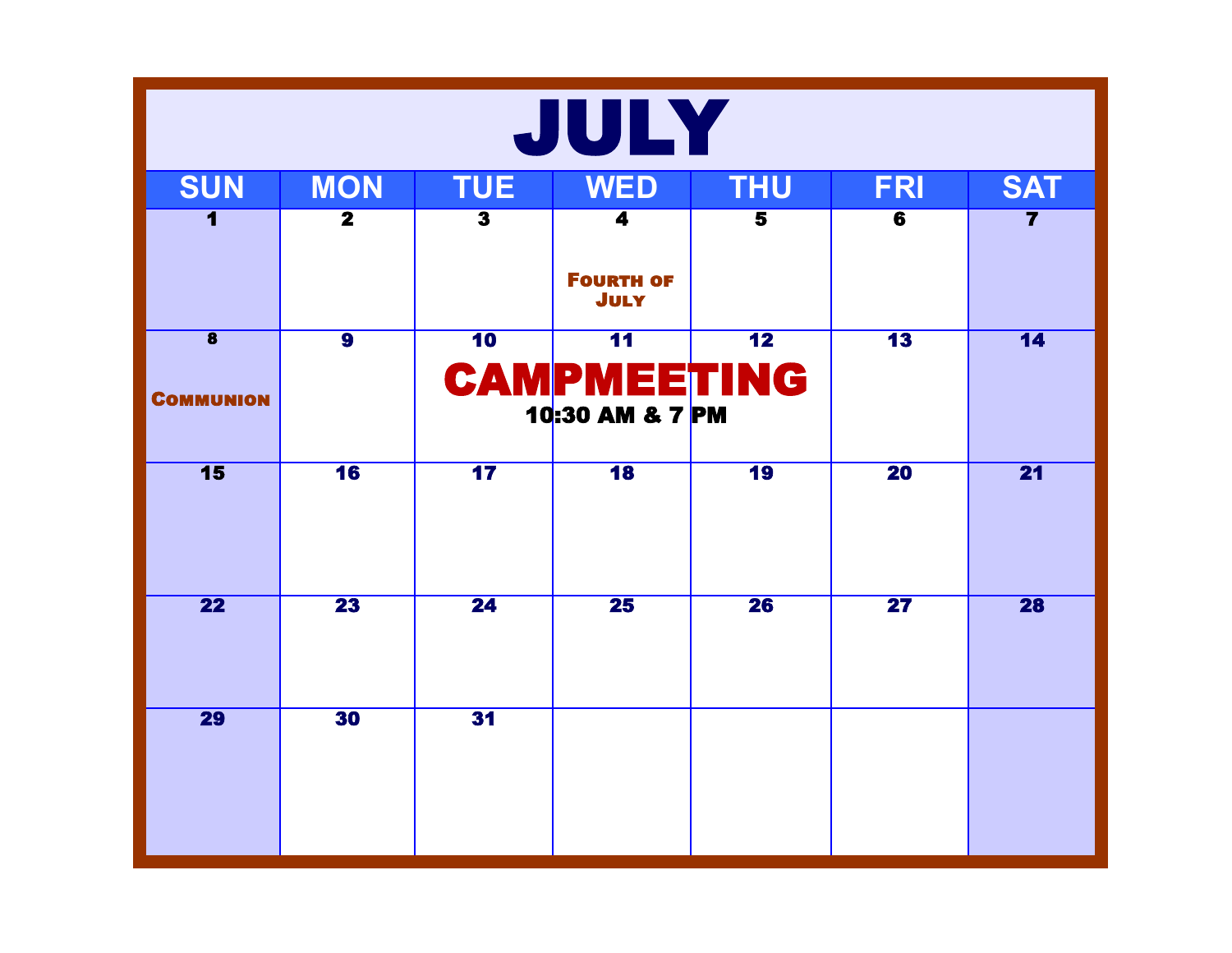|                         | <b>AUGUST</b>            |                                                              |                                                        |                                                                                  |                          |                         |  |  |  |
|-------------------------|--------------------------|--------------------------------------------------------------|--------------------------------------------------------|----------------------------------------------------------------------------------|--------------------------|-------------------------|--|--|--|
| <b>SUN</b>              | <b>MON</b>               | <b>TUE</b>                                                   | <b>WED</b>                                             | <b>THU</b>                                                                       | <b>FRI</b>               | <b>SAT</b>              |  |  |  |
|                         |                          |                                                              | 1                                                      | $\overline{\mathbf{2}}$                                                          | $\overline{\mathbf{3}}$  | $\overline{\mathbf{4}}$ |  |  |  |
|                         |                          |                                                              | <b>APOSTLE</b><br><b>THOMPSON'S</b><br><b>BIRTHDAY</b> | <b>COLUMBUS, OH</b><br><b>COLUMBUS CHRISTIAN CTR</b><br><b>DR. DAVID FORBES</b>  |                          |                         |  |  |  |
| $\overline{\mathbf{5}}$ | $\overline{\mathbf{6}}$  | $\overline{\mathbf{7}}$<br><b>IMPARTATION</b><br><b>CALL</b> | $\overline{\mathbf{8}}$                                | $\overline{\mathbf{9}}$                                                          | $\overline{\mathbf{10}}$ | $\overline{11}$         |  |  |  |
| $\overline{12}$         | $\overline{\mathbf{13}}$ | $\overline{14}$                                              | $\overline{\mathbf{15}}$                               | 16                                                                               | $\overline{17}$          | $\overline{18}$         |  |  |  |
| <b>COMMUNION</b>        |                          |                                                              |                                                        | <b>PLAINVEW, TX</b><br>Faith Christian Fellowship<br><b>PASTOR MARCUS FLORES</b> |                          |                         |  |  |  |
| $\overline{19}$         | $\overline{20}$          | $\overline{21}$                                              | $\overline{22}$                                        | $\overline{23}$                                                                  | $\overline{24}$          | 25                      |  |  |  |
| 26                      | $\overline{\mathbf{27}}$ | 28                                                           | 29                                                     | 30                                                                               | 31                       |                         |  |  |  |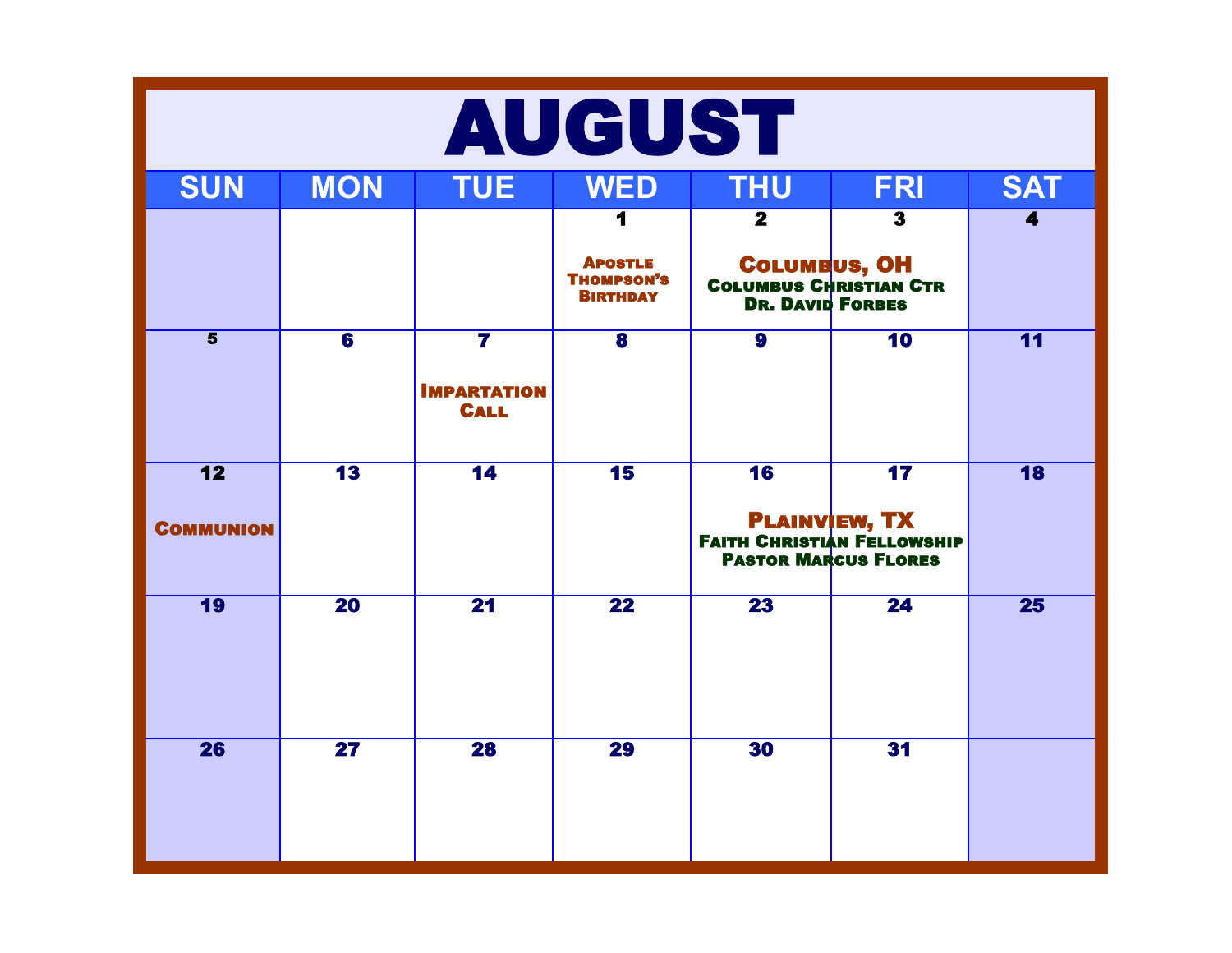|                                    | <b>SEPTEMBER</b>                            |                                                              |                         |                                                                                                                            |                                                                                                                     |                         |  |  |  |  |
|------------------------------------|---------------------------------------------|--------------------------------------------------------------|-------------------------|----------------------------------------------------------------------------------------------------------------------------|---------------------------------------------------------------------------------------------------------------------|-------------------------|--|--|--|--|
| <b>SUN</b>                         | <b>MON</b>                                  | <b>TUE</b>                                                   | <b>WED</b>              | <b>THU</b>                                                                                                                 | <b>FRI</b>                                                                                                          | <b>SAT</b>              |  |  |  |  |
|                                    |                                             |                                                              |                         |                                                                                                                            |                                                                                                                     |                         |  |  |  |  |
| $\overline{\mathbf{2}}$            | $\overline{\mathbf{3}}$<br><b>LABOR DAY</b> | $\overline{\mathbf{4}}$<br><b>IMPARTATION</b><br><b>CALL</b> | $\overline{\mathbf{5}}$ | $\overline{\mathbf{6}}$                                                                                                    | $\overline{\mathbf{7}}$<br><b>RICHMOND, VA<br/>MT. GILEAD FULL GOSPEL</b><br><b>BISHOP DANIEL ROBERTSON,</b><br>JR. | $\overline{\mathbf{8}}$ |  |  |  |  |
| $\overline{9}$<br><b>COMMUNION</b> | $\overline{10}$                             | $\overline{11}$                                              | $\overline{12}$         | $\overline{13}$                                                                                                            | $\overline{14}$                                                                                                     | 15                      |  |  |  |  |
| $\overline{16}$                    | $\overline{17}$                             | $\overline{18}$                                              | <b>19</b>               | $\overline{20}$<br><b>BALTIMORE, MD</b><br><b>LIFE MUSIC CHRISTIAN</b><br><b>FELLOWSHIP</b><br><b>PASTOR TIMOTHY MOORE</b> | $\overline{21}$                                                                                                     | 22                      |  |  |  |  |
| 23<br><b>AUTUMN BEGINS</b><br>30   | $\overline{24}$                             | $\overline{25}$                                              | 26                      | $\overline{{\bf 27}}$                                                                                                      | $\overline{28}$                                                                                                     | 29                      |  |  |  |  |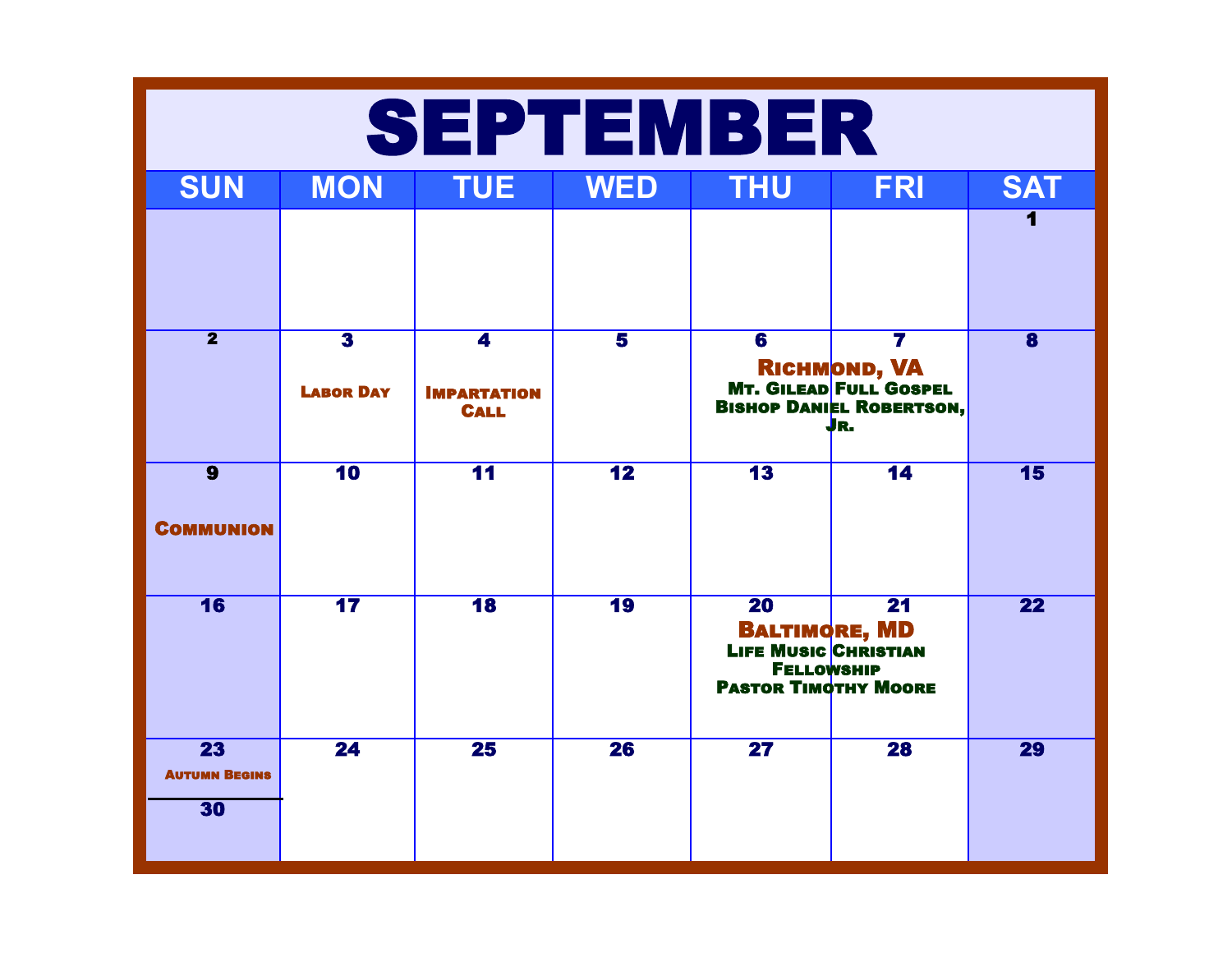|                                     | OCTOBER                 |                                   |                          |                          |                                                                                        |                          |  |  |  |  |
|-------------------------------------|-------------------------|-----------------------------------|--------------------------|--------------------------|----------------------------------------------------------------------------------------|--------------------------|--|--|--|--|
| <b>SUN</b>                          | <b>MON</b>              | <b>TUE</b>                        | <b>WED</b>               | <b>THU</b>               | <b>FRI</b>                                                                             | <b>SAT</b>               |  |  |  |  |
|                                     |                         | $\overline{\mathbf{2}}$           | $\overline{\mathbf{3}}$  | 4                        | $\overline{\mathbf{5}}$                                                                | $\overline{\mathbf{6}}$  |  |  |  |  |
|                                     |                         | <b>IMPARTATION</b><br><b>CALL</b> |                          |                          | <b>BATON ROUGE, LA</b><br><b>WORLD SHAKERS CHURCH</b><br><b>DR. JEFFREY PHILLIPS</b>   |                          |  |  |  |  |
| $\overline{\mathbf{7}}$             | $\overline{\mathbf{8}}$ | $\overline{9}$                    | $\overline{10}$          | $\overline{11}$          | $\overline{12}$                                                                        | $\overline{13}$          |  |  |  |  |
| $\overline{14}$<br><b>COMMUNION</b> | 15                      | 16                                | $\overline{\mathbf{17}}$ | $\overline{\mathbf{18}}$ | 19<br><b>NEWPORT NEWS, VA</b><br>MERCY & TRUTH MINISTRIES<br><b>PASTOR ERIC MILLER</b> | <b>20</b>                |  |  |  |  |
| 21                                  | $\overline{22}$         | $\overline{23}$                   | $\overline{24}$          | $\overline{25}$          | $\overline{26}$                                                                        | $\overline{\mathbf{27}}$ |  |  |  |  |
| 28                                  | $\overline{29}$         | 30                                | 31                       |                          |                                                                                        |                          |  |  |  |  |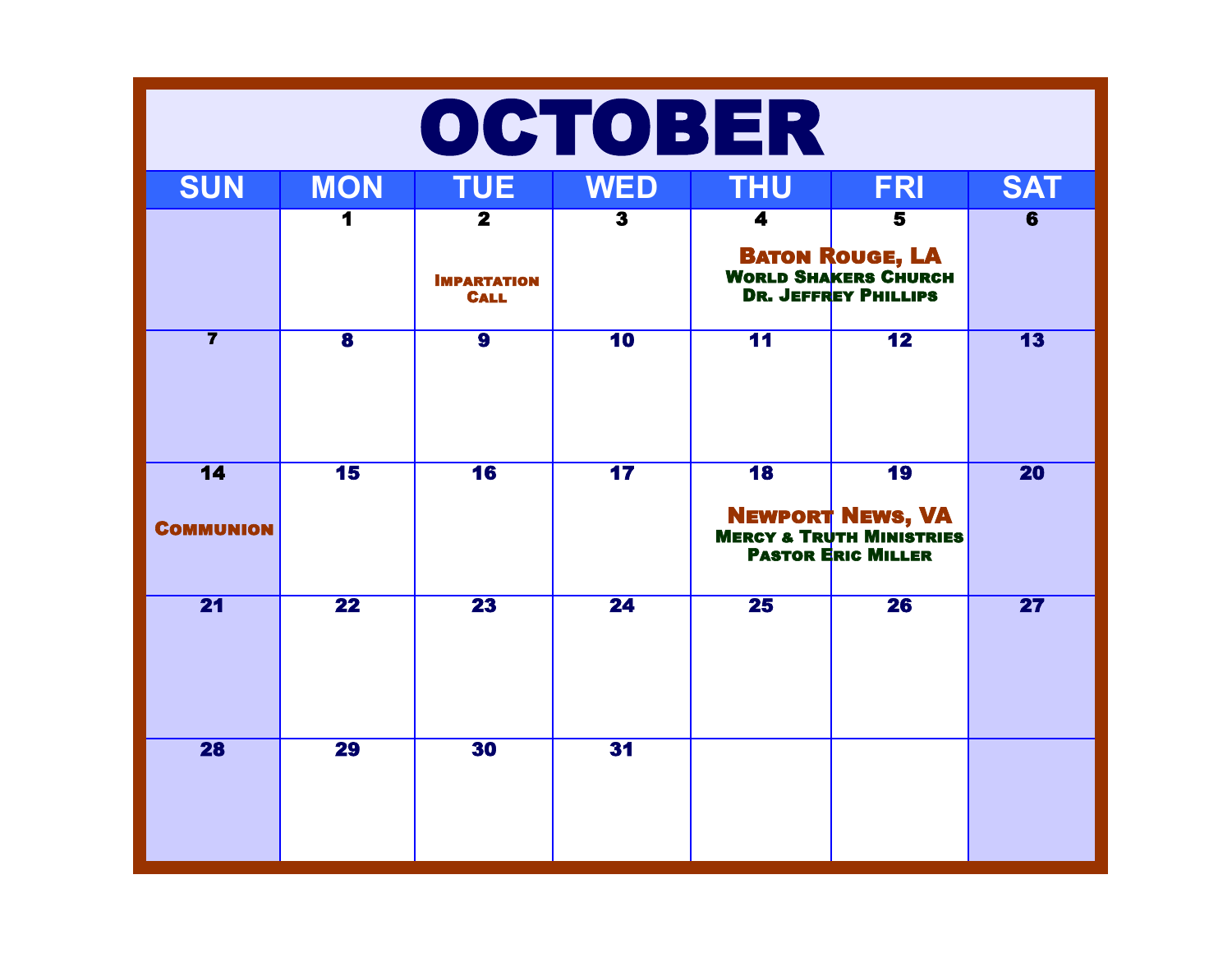